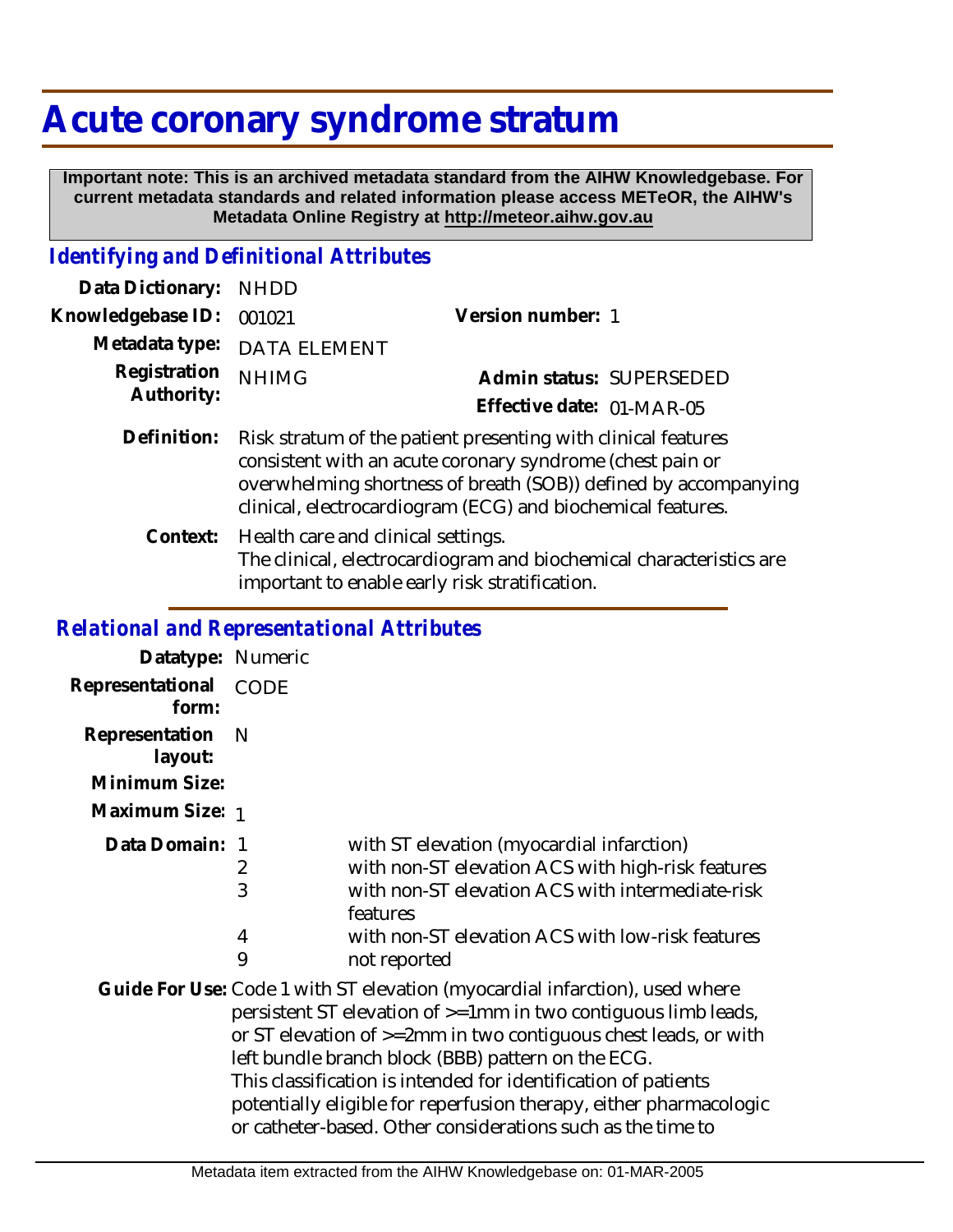presentation and the clinical appropriateness of instituting reperfusion are not reflected in this data element.

Code 2 with non-ST elevation ACS with high-risk features, used when presentation with clinical features consistent with an acute coronary syndrome (chest pain or overwhelming SOB) with highrisk features which include either:

classical rise and fall of at least one cardiac biomarker (troponin or CK-MB),

persistent or dynamic ECG changes of ST segment depression >= 0.5mm or new T wave inversion in three or more contiguous leads,

transient (< 20 minutes) ST segment elevation (>= 0.5 mm) in more than 2 contiguous leads,

haemodynamic compromise: Blood pressure < 90 mmHg systolic, cool peripheries, diaphoresis, Killip Class > 1, and/or new onset mitral regurgitation, and/or syncope, or

presence of known diabetes without persistent ST elevation of > 1mm in two or more contiguous leads or new or presumed new bundle branch block (BBB) pattern on the initial ECG, i.e. not meeting the definition for ST elevation MI.

This classification is intended for identification of patients potentially eligible for early invasive management and the use of intravenous glycoprotein IIb/IIIa inhibition.

Code 3 with non-ST elevation ACS with intermediate-risk features, used when presentation with clinical features consistent with an acute coronary syndrome (chest pain or overwhelming SOB) with intermediate-risk features which include either: prolonged but resolved chest pain/discomfort at rest < 48 hours, age greater than 65yrs,

known coronary heart disease: prior MI, prior revascularisation, known coronary lesion > 50%,

pathological Q waves or ECG changes of ST deviation < 0.5mm or minor T wave inversion in less than 3 contiguous leads, nocturnal pain,

two or more risk factors of known hypertension, family history, active smoking or hyperlipidaemia, or

prior aspirin use and not meeting the definition for ST elevation MI or Non-ST elevation with high-risk features.

This classification is intended for identification of patients potentially eligible for admission and in-hospital investigation that may or may not include angiography.

Code 4 with non-ST elevation ACS with low-risk features, used when presentation with clinical features consistent with an acute coronary syndrome (chest pain or overwhelming SOB) without features of ST elevation MI or Non-ST elevation ACS with